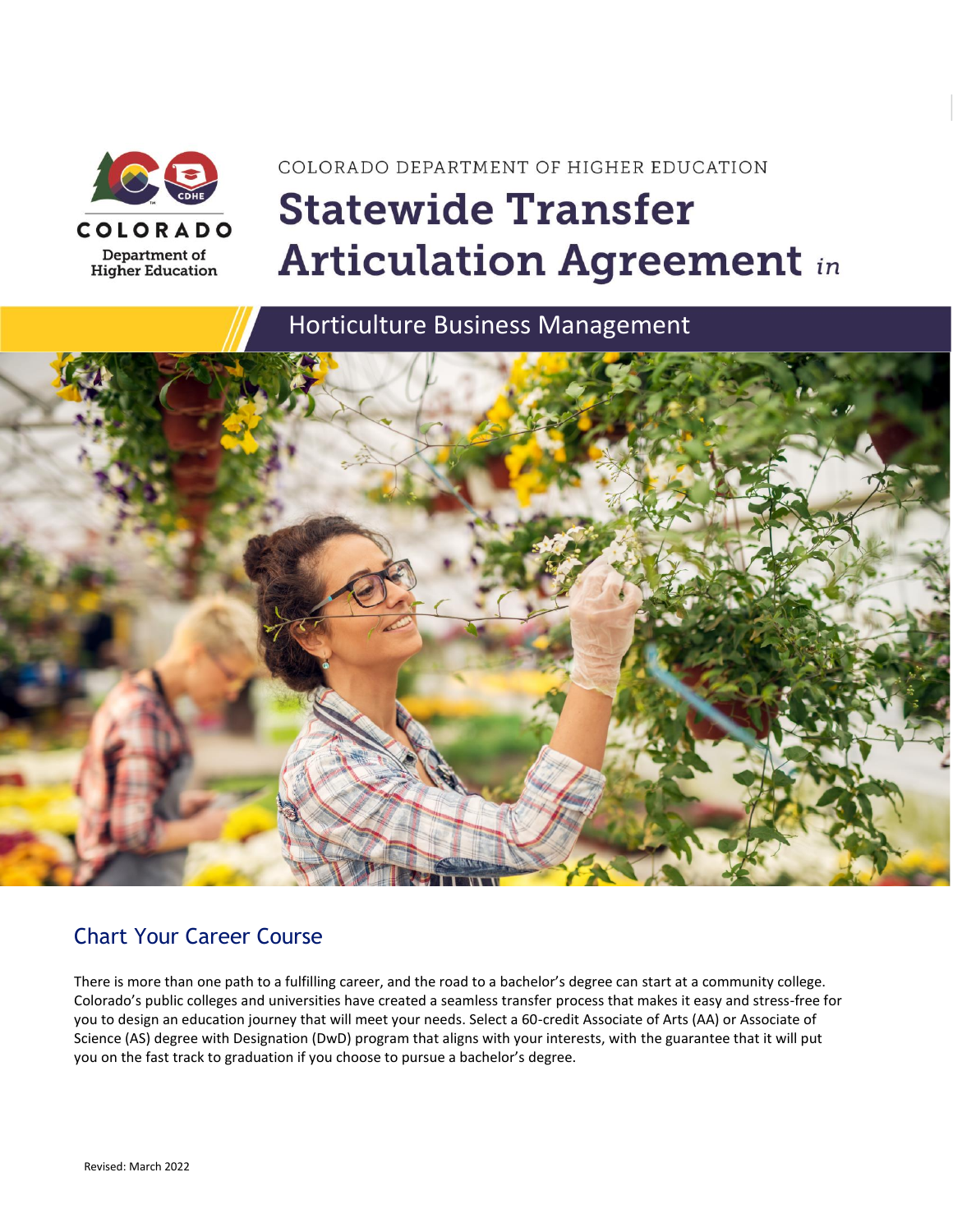## Introduction

If you have a passion for plants and a gift for making them grow, a degree in horticulture business management can help you turn your green thumb into a career as a florist, a plant equipment sales manager, or another role in this industry. This degree program offers essential knowledge about plant growth, production, and care, while also providing business and marketing practices to help you own and operate a successful nursery, greenhouse, or flower shop. If entrepreneurship doesn't appeal to you, there are other professional opportunities focused on breeding new plant species or developing new horticultural technologies.

In an associate program in Horticulture Business Management, you will enhance your understanding of plant care and develop your business skills. This degree is transferable to universities offering a bachelor's degree in horticulture with a business management concentration.

The first year of a Horticulture Business Management degree will include math and English courses to meet general education requirements. The completion of introductory math and English courses in your first year is proven to greatly increase the likelihood of crossing the graduation stage, boosting your momentum along the academic pathway you select. Other general education courses on your pathway will cover topics in Arts and Humanities, History, Social and Behavioral Sciences, and Natural and Physical Sciences.

Program-specific courses may begin as soon as your first semester. These courses will become more advanced as you move along your degree pathway. Through this sequence of courses, your knowledge of horticulture science and business practices will grow and deepen. Coursework will include Introductory Soil Science, Plant Propagation, and Business Statistics. After completing a 60-credit associate degree, your degree pathway can continue with guaranteed transfer to a college that offers bachelor's degrees.

### **Degree Pathway**  Knowledge & Skills

- Plant growth and maintenance
- Horticulture technology
- Business principles
- Pest and weed control
- Problem solving
- Interpersonal communication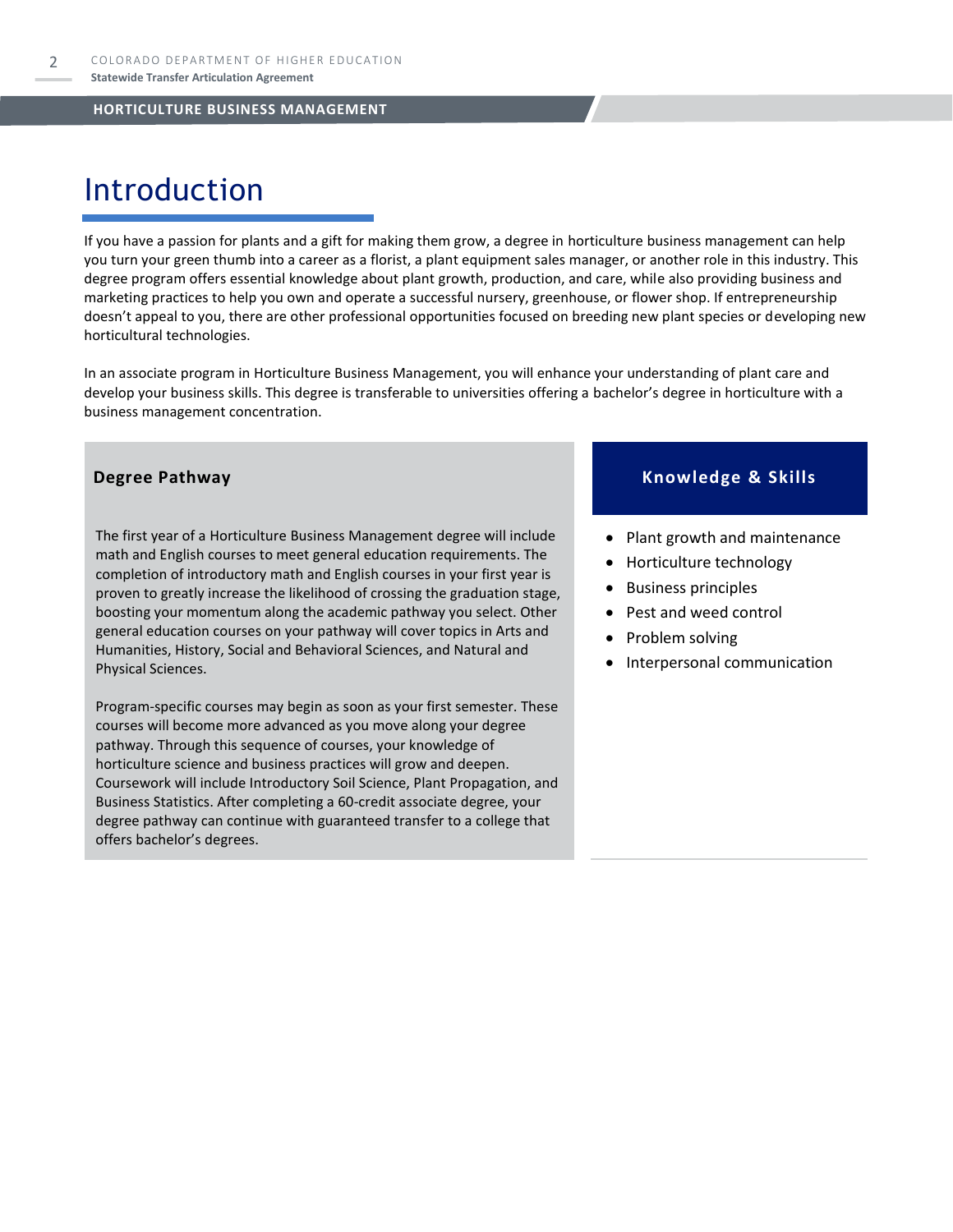## Participating Institutions

## **Earn an Associate Degree with Designation (DwD)**

*From one of these Colorado public community/junior colleges*

**Aims Community College** [A.S. Horticulture Business Management]

**Front Range Community College** [A.S. Horticulture Business Management] **Northeastern Junior College** [A.S. Horticulture Business Management]

**Otero College** [A.S. Horticulture Business Management]

## **Earn a Bachelor's Degree**

*From this Colorado public four-year institution*

**Colorado State University-Ft Collins**  [B.S. Horticulture; Horticulture Business Management concentration]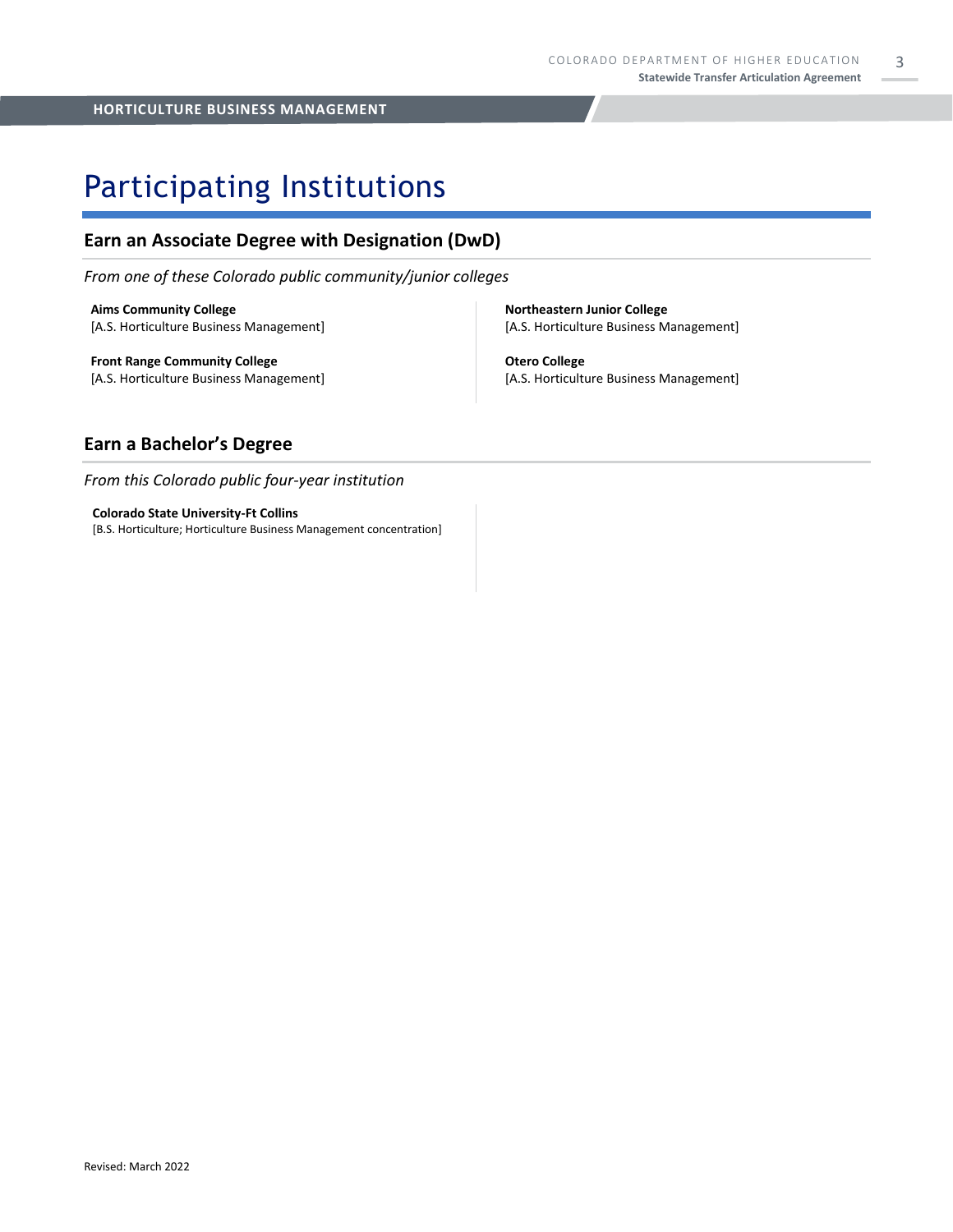## Prescribed Curriculum

## HORTICULTURE BUSINESS MANAGEMENT

| Required Courses that Fulfill General Education Requirements<br><b>35 CREDIT HOURS</b> |                               |                                                                                                                     |                                                                                                                                                                                                                                                       |  |  |
|----------------------------------------------------------------------------------------|-------------------------------|---------------------------------------------------------------------------------------------------------------------|-------------------------------------------------------------------------------------------------------------------------------------------------------------------------------------------------------------------------------------------------------|--|--|
|                                                                                        | <b>Credit</b><br><b>Hours</b> | <b>Community College</b><br>Course No.                                                                              | <b>Course Title or Category</b>                                                                                                                                                                                                                       |  |  |
| (Written)<br>Communication                                                             | 6                             | ENG 121/1021 and<br>ENG 122/1022<br><b>OR</b><br>ENG 122/1022 and a<br>GT Pathways CO3<br>course                    | English Composition I (GT-CO1) and English Composition II (GT-<br>CO <sub>2</sub><br><b>OR</b><br>English Composition II (GT-CO2) and a GT Pathways CO3 course<br>$(GT-CO3)$                                                                          |  |  |
| <b>Mathematics</b>                                                                     | 4                             | MAT 121/1340                                                                                                        | College Algebra (GT-MA1)                                                                                                                                                                                                                              |  |  |
| <b>Arts &amp; Humanities</b>                                                           | 6                             |                                                                                                                     | Two GT Pathways Arts & Humanities courses from the following<br>AH Categories: GT-AH1, GT-AH2, GT-AH3 or GT-AH4                                                                                                                                       |  |  |
| <b>History</b>                                                                         | 3                             |                                                                                                                     | One GT Pathways History course (GT-HI1)                                                                                                                                                                                                               |  |  |
| Social &<br><b>Behavioral Sciences</b>                                                 | 6                             | ECO 201/2001<br>ECO 202/2002<br><b>OR</b><br>AGE 102/1102                                                           | Principles of Macroeconomics (GT-SS1)<br>Principles of Microeconomics (GT-SS1)<br><b>OR</b><br><b>Agricultural Economics (GT-SS1)</b>                                                                                                                 |  |  |
| Natural &<br><b>Physical Sciences</b>                                                  | 10                            | BIO 221/2121<br><b>OR</b><br>BIO 112/1112<br>CHE 101/1011<br><b>OR</b><br>CHE 107/1007<br><b>OR</b><br>CHE 111/1111 | General Botany w/lab (GT-SC1)<br><b>OR</b><br>General College Biology II w/lab (GT-SC1)<br>Introduction to Chemisty w/lab (GT-SC1)<br><b>OR</b><br>Fundamentals of General Chemistry w/lab<br><b>OR</b><br>General College Chemistry I w/lab (GT-SC1) |  |  |

### Additional Required Courses\* **18** CREDIT HOURS **Credit Hours Course No. Course Title** 4 HLT 240/2140 **OR** AGY 240/2140 Introductory Soil Science **OR**  Introductory Soil Science [\(GT-SC1\)](https://highered.colorado.gov/Academics/Transfers/gtPathways/Curriculum/Courses.aspx?cat=GT-SC1&cat=GT-SC1) 3 BUS 226/2026 **OR** MAT 135/1260 Business Statistics **OR**  Introduction to Statistics [\(GT-MA1\)](https://highered.colorado.gov/Academics/Transfers/gtPathways/Curriculum/Courses.aspx?cat=GT-MA1&cat=GT-MA1) 3 CIS 118/1018 | Introdcution to PC Applications 4 HLT 260/2160 Plant Propagation 4 HLT 101/1101 **OR**  Introduction to Horticulture **OR**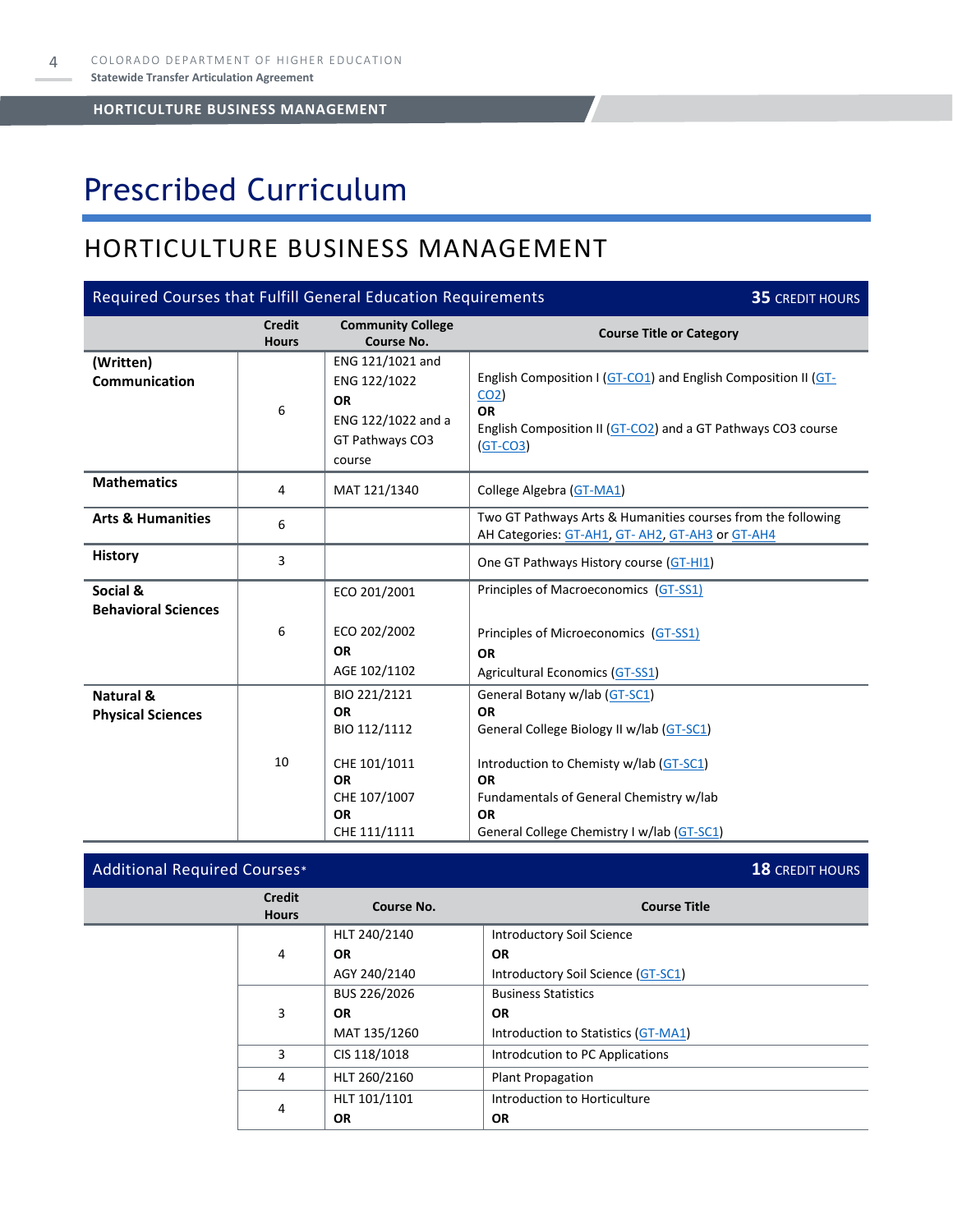5

| <b>HORTICULTURE BUSINESS MANAGEMENT</b> |              |                                |       |                        |  |
|-----------------------------------------|--------------|--------------------------------|-------|------------------------|--|
|                                         |              |                                |       |                        |  |
|                                         | HLT 100/1000 | Horticulture Science           |       |                        |  |
|                                         | <b>OR</b>    | <b>OR</b>                      |       |                        |  |
|                                         | AGY 100/1100 | <b>General Crop Production</b> |       |                        |  |
| Electives**                             |              |                                |       | <b>7</b> CREDIT HOURS  |  |
|                                         |              |                                |       |                        |  |
|                                         |              |                                | Total | <b>60 CREDIT HOURS</b> |  |

\*Please note: if these credits are *not* required for the *major* at a receiving 4-year instituition, they will be applied to the bachelor's degree as *elective credit* toward *graduation*. Please check with the receiving institution to determine in which way these courses will be applied.

\*\*Choose additional HLT or FLD courses (except for HLT 208/2008; 216 & 249; FLD 100/1000 & 289/2089).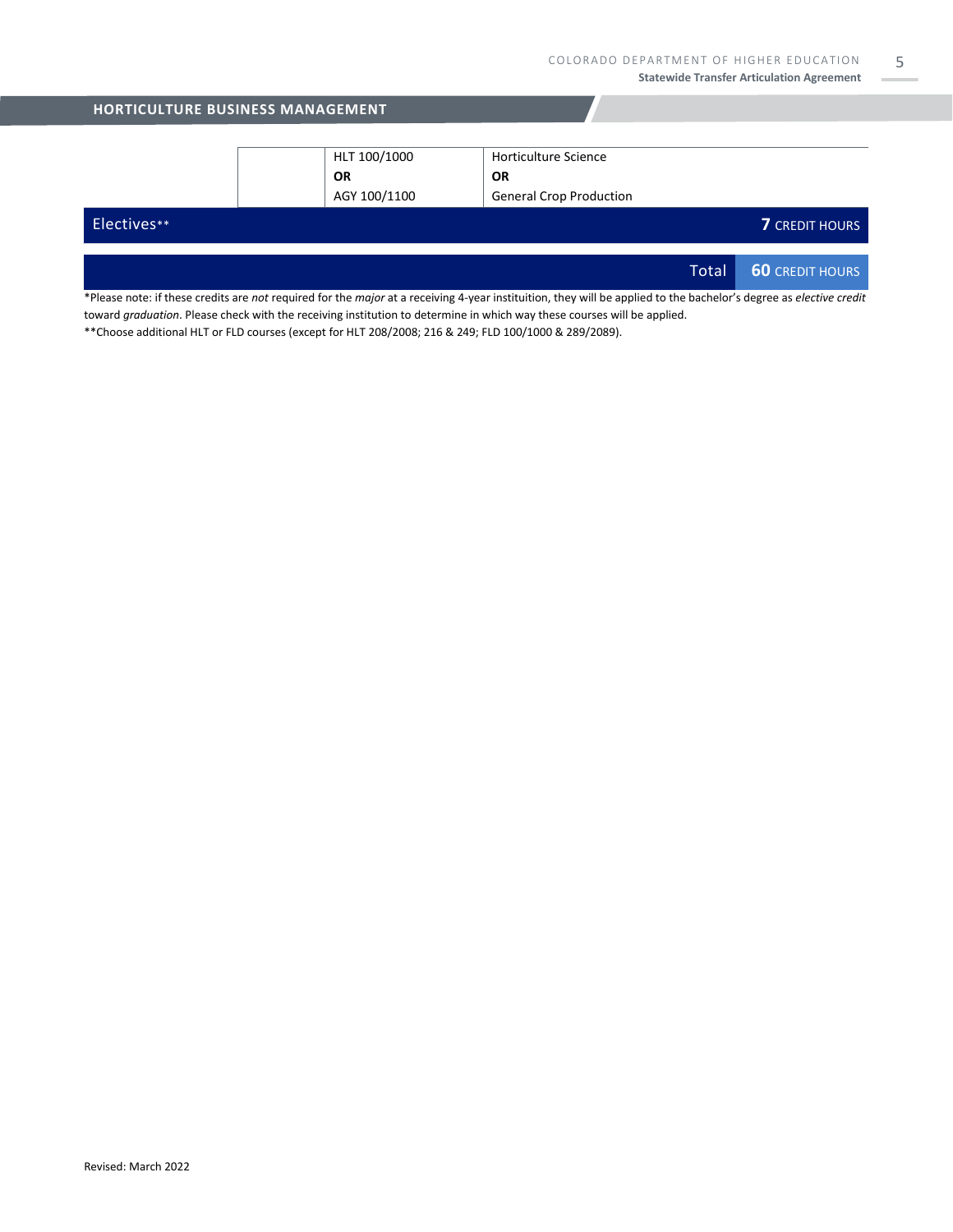## Course Planner

## HORTICULTURE BUSINESS MANAGEMENT DEGREE PLAN

STUDENT NAME

| Institution:                   |                   |                     |                     |                  |  |  |
|--------------------------------|-------------------|---------------------|---------------------|------------------|--|--|
| Semester                       | <b>Course No.</b> | <b>Course Title</b> | <b>Credit Hours</b> | <b>Completed</b> |  |  |
|                                |                   |                     |                     |                  |  |  |
|                                |                   |                     |                     |                  |  |  |
|                                |                   |                     |                     |                  |  |  |
|                                |                   |                     |                     |                  |  |  |
|                                |                   |                     |                     |                  |  |  |
|                                |                   |                     |                     |                  |  |  |
| <b>Total Credits Completed</b> |                   |                     |                     |                  |  |  |

| Institution:                   |                   |                     |                     |                  |  |  |
|--------------------------------|-------------------|---------------------|---------------------|------------------|--|--|
| Semester                       | <b>Course No.</b> | <b>Course Title</b> | <b>Credit Hours</b> | <b>Completed</b> |  |  |
|                                |                   |                     |                     |                  |  |  |
|                                |                   |                     |                     |                  |  |  |
|                                |                   |                     |                     |                  |  |  |
|                                |                   |                     |                     |                  |  |  |
|                                |                   |                     |                     |                  |  |  |
|                                |                   |                     |                     |                  |  |  |
| <b>Total Credits Completed</b> |                   |                     |                     |                  |  |  |

| Institution:                   |            |                     |                     |                  |  |  |
|--------------------------------|------------|---------------------|---------------------|------------------|--|--|
| Semester                       | Course No. | <b>Course Title</b> | <b>Credit Hours</b> | <b>Completed</b> |  |  |
|                                |            |                     |                     |                  |  |  |
|                                |            |                     |                     |                  |  |  |
|                                |            |                     |                     |                  |  |  |
|                                |            |                     |                     |                  |  |  |
|                                |            |                     |                     |                  |  |  |
|                                |            |                     |                     |                  |  |  |
| <b>Total Credits Completed</b> |            |                     |                     |                  |  |  |

| Institution:                   |                   |                     |                     |                  |  |  |
|--------------------------------|-------------------|---------------------|---------------------|------------------|--|--|
| Semester                       | <b>Course No.</b> | <b>Course Title</b> | <b>Credit Hours</b> | <b>Completed</b> |  |  |
|                                |                   |                     |                     |                  |  |  |
|                                |                   |                     |                     |                  |  |  |
|                                |                   |                     |                     |                  |  |  |
|                                |                   |                     |                     |                  |  |  |
|                                |                   |                     |                     |                  |  |  |
|                                |                   |                     |                     |                  |  |  |
| <b>Total Credits Completed</b> |                   |                     |                     |                  |  |  |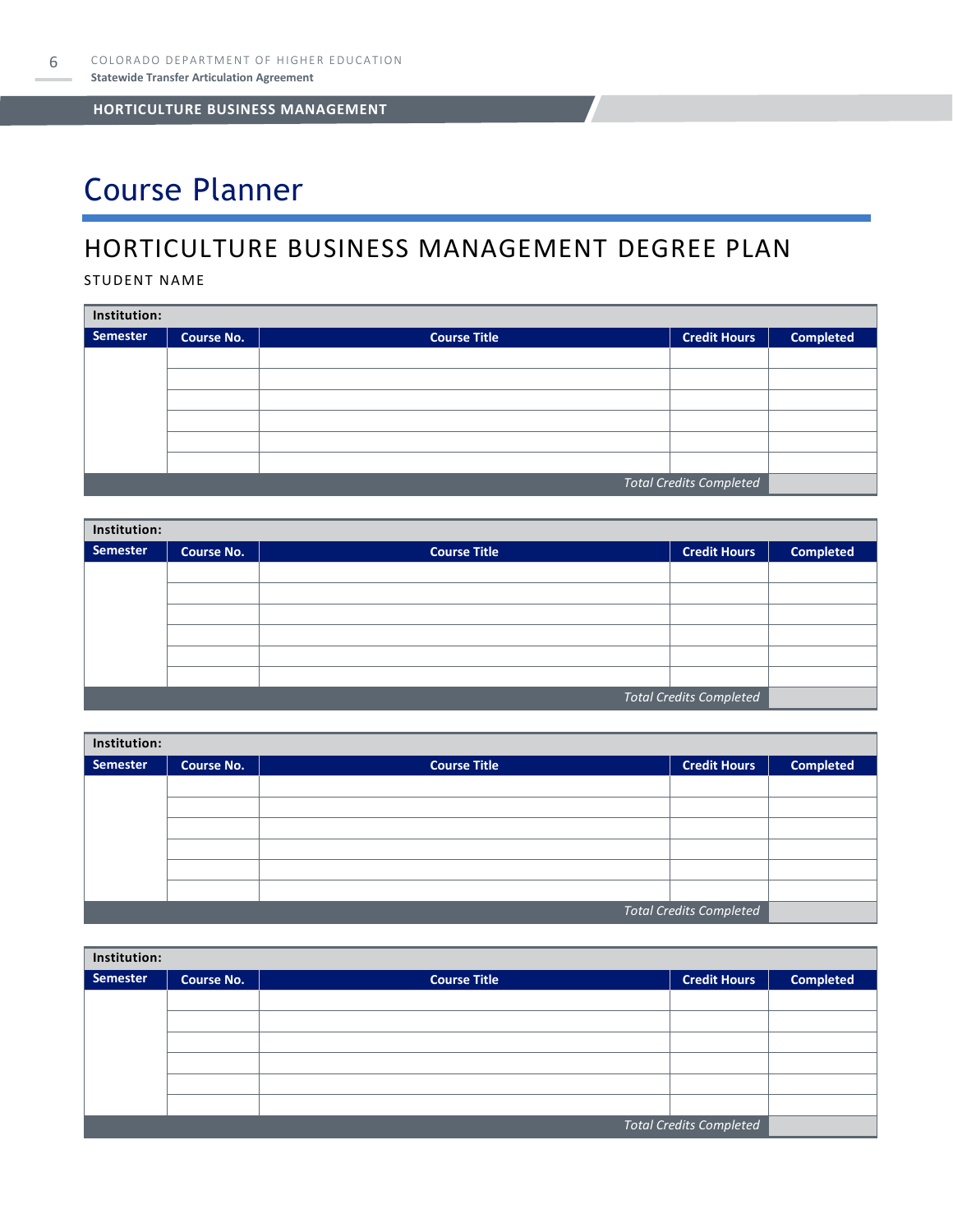## Contractual Language

### **INTRODUCTION**

A statewide transfer articulation agreement identifies the community college courses students need to take in order to graduate from a community college with a 60-credit Associate of Arts (AA) or Associate of Science (AS) degree with designation (DwD). Students are responsible for informing the admissions counselor or transfer advisor at their receiving four-year institution that they are completing a DwD.

It is important for students to understand that completion of an AA or AS degree within two years requires them to complete an average of 15 credits per semester (or 30 credits per year). Also, research shows that students who take classes in their major area within their first 30 credit hours are more likely to persist and graduate.

The guarantees and limitations below describe the minimum requirements to which all participating institutions have agreed. Students who believe an institution is not meeting the guarantees described below can file a complaint with the [CDHE.](https://highered.colorado.gov/filing-student-complaint) 

### **GUARANTEES**

Students who complete a DwD pursuant to the prescribed curriculum in this statewide transfer articulation agreement **and** pass all 60 credits with a C- or higher **and** are admitted to the receiving institution's corresponding degree program (see cover page) are guaranteed the following:

- 1. Junior standing with no more than 60 remaining credits to meet the graduation requirements for the baccalaureate degree program covered by this articulation agreement.
- 2. Completion of the receiving institution's lower division general education requirements as defined by the GT Pathways curriculum.
- 3. The same graduation requirements as students who begin and complete this degree program at the four-year institution.
- 4. Admission to all Colorado public baccalaureate awarding institutions (*except* Colorado School of Mines) is guaranteed to applicants who have completed any AA or AS degree from a Colorado public two-year institution after high school graduation, provided certain requirements are met. To see these requirements, please refer to the Colorado Commission on Higher Education's [Admissions](https://highered.colorado.gov/sites/highered/files/2020-03/i-partf_0.pdf)  [Standards Policy](https://highered.colorado.gov/sites/highered/files/2020-03/i-partf_0.pdf), section titled "Guaranteed Transfer Admissions" [here.](https://highered.colorado.gov/educators/policy-funding/cche-policies-procedures) Please note: Students transferring to a University of Colorado institution (Boulder, Colorado Springs, Denver) must satisfy the CU System's MAPS (Minimum Academic Preparation Standards) requirement.
- 5. Per the Commission's [Prior Learning Assessment](https://highered.colorado.gov/sites/highered/files/2020-03/i-partx.pdf) policy, section 2.07, and pursuant to Colorado Revised Statutes §23-1-108 (7)(b)(II)(A), "a state institution of higher education that admits as a junior a student who holds an associate of arts degree, associate of applied science degree, or associate of science degree that is the subject of a statewide degree transfer agreement shall not require the student to complete any additional courses to fulfill general education requirements", and that the receiving institution of higher education is responsible for the total cost of tuition "for any credit hours that exceed the total credit hours required for a native student or that extend the total time to receive the degree beyond that required for a native student".
- 6. The Commission's Prior Learning Assessment policy also states "every Colorado public institution of higher education shall accept in transfer from within the institution and from other state institutions of higher education prior learning assessment credit awarded for GT Pathways requirements" (section 3.01), and "Colorado public institutions of higher education shall not prohibit students from meeting general education/GT Pathways requirements with prior learning assessment credit" (section 3.02).

7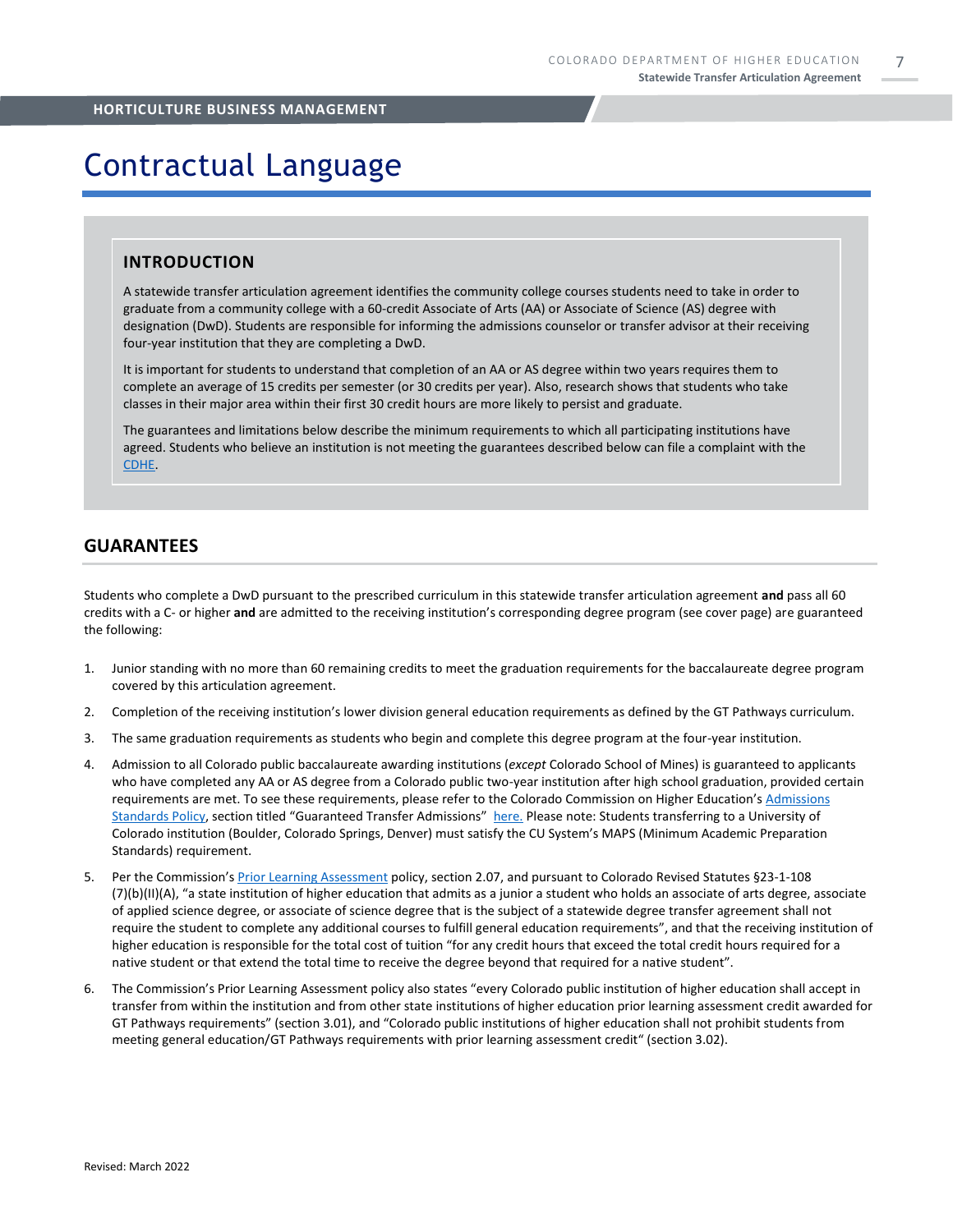### **LIMITATIONS**

- 1. Students must meet all admission and application requirements at the receiving institution including the submission of all required documentation by stated deadlines. Students are advised to consult with the Office of Admissions at the institution to which they intend to transfer.
- 2. Only courses with grades of C- or higher are guaranteed to transfer.
- 3. Admission to a receiving institution does not guarantee enrollment in a specific degree program. Some programs at receiving institutions have controlled entry due either to space limitations or academic requirements.
- 4. The credit and course transfer guarantees described in this agreement apply to the specific degree programs covered by this agreement (see cover page). If the student changes majors, receiving institutions will evaluate application of the courses designated in this agreement to other degree programs on a course-by-course basis.
- 5. Students are allowed to use credits awarded by exam, such as AP (Advanced Placement) and IB (International Baccalaureate), as long as those exams are listed on the exam table[s here,](https://highered.colorado.gov/get-credit-for-what-you-already-know) or may use challenge exams to fulfill GT Pathways requirements (not necessarily major requirements) and those credits are guaranteed to transfer and apply to GT Pathways requirements at the receiving institution per the Colorado Commission on Higher Education's Policy I, X: Prior Learning Assessment. See the [entire policy](https://highered.colorado.gov/sites/highered/files/2020-03/i-partx.pdf) for more information.
- 6. The receiving institution shall accept all applicable credits earned within ten years of transfer to the receiving institution. Credits earned more than ten years earlier will be evaluated on a course-by-course basis.
- 7. All the courses a student needs to take in the associate degree program covered by this statewide transfer articulation agreement are listed in the prescribed curriculum. Course substitutions are allowed as long as the student and both the sending and receiving institutions agree to the substitution; such agreement should be documented in writing and the student should keep a copy until the baccalaureate degree is conferred. Note that if students substitute a course, then this is no longer a statewide agreement and some of the guarantees are only for the receiving institution that agreed to the substitution. **Any additional courses taken in the discipline covered by this agreement might not count toward the requirements of the major at the receiving institution.** Students can avoid this problem by taking no more courses in the discipline beyond those identified in the prescribed curriculum. STUDENTS SHOULD CONSULT THE PROGRAM ADVISOR AT THE RECEIVING INSTITUTION FOR GUIDANCE. Any advisement from an academic advisor should be obtained IN WRITING.
- Students seeking K-12 teacher licensure may not use this agreement because teacher preparation programs have different requirements for educator licensure.

*Because of the limitations above, students must consult with the Office of Admissions at the institution to which they are transferring.*

### **Addendum to Agreement**

Students who do not complete an AA/AS degree can use the prescribed curriculum in a statewide transfer articulation agreement as a common advising guide for transfer to all public institutions that offer the designated bachelor's degree program. Please note the following:

- 1. Students are guaranteed application of general education courses completed with a C- or higher in the prescribed curriculum in this agreement up to the established maximum in each GT Pathways content area.
- 2. Except in special cases (e.g., the partial completion of a required sequence of courses or variation in the number of credit hours institutions award for course equivalents), students can expect that courses specified within the prescribed curriculum in this agreement, successfully completed with a C- or higher, will fulfill the relevant course requirements in the designated major.
- 3. Receiving institutions will evaluate all courses other than those specified in this agreement on a course-by-course basis.

Students transferring without a completed AA/AS degree must consult with the Office of Admissions at the institution to which they are transferring to review the issues identified above, and to make sure they meet all admission and application requirements at the receiving institution, including the submission of all required documentation by stated deadlines.

This agreement will be reviewed by disciplinary faculty no less frequently than every five years. *The agreement will remain in force until such time as it is formally modified or terminated.*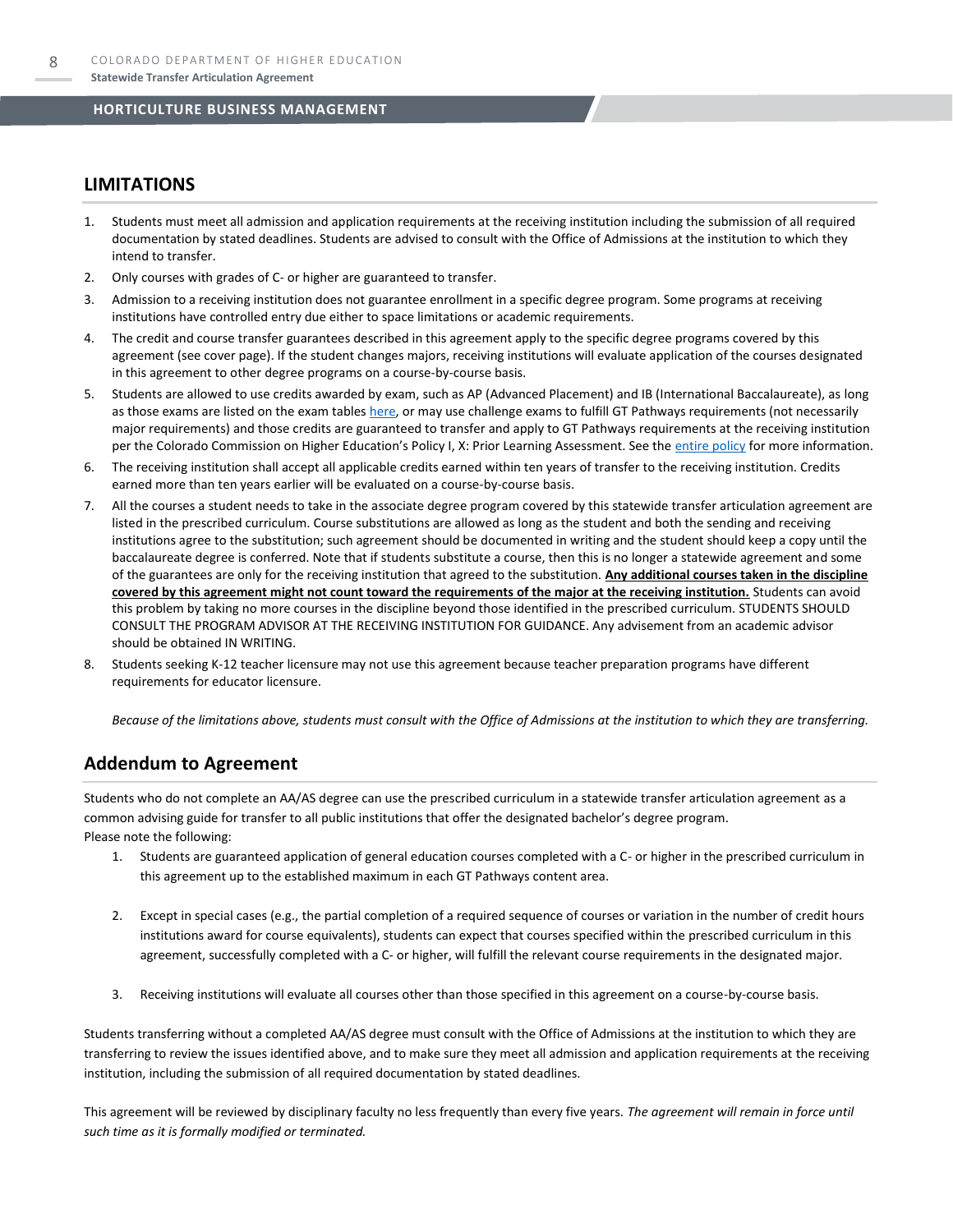The Department of Higher Education – in consultation with the General Education Council – may make minor technical changes to this agreement on behalf of participating institutions. The most current version of the agreement can be found on the [CDHE website.](https://highered.colorado.gov/transfer-degrees) Institutions that wish to join or withdraw from this agreement should consult the Division of Academic Affairs at the Colorado Department of Higher Education. Terms and processes are outlined in the Commission's policy on Statewide Transfer and GT Pathways, available at the CDHE [website.](https://highered.colorado.gov/educators/policy-funding/general-education-ge-council/gtpathways/transfer-agreements)

A paper or hard copy of this document may not be the most current version of the agreement—check th[e website](https://highered.colorado.gov/transfer-degrees) of the Colorado Department of Higher Education for the most current version.

*Signatures from institutional/system Chief Academic Officers for all participating institutions, as listed on the cover page, have signed this agreement. Signatures of Chief Academic Officers, who possess or have been delegated authority to enter into this agreement on behalf of their institution or institutions (in some cases by the institutional or system governing board), are on file in the Division of Academic Affairs at the Colorado Department of Higher Education.*